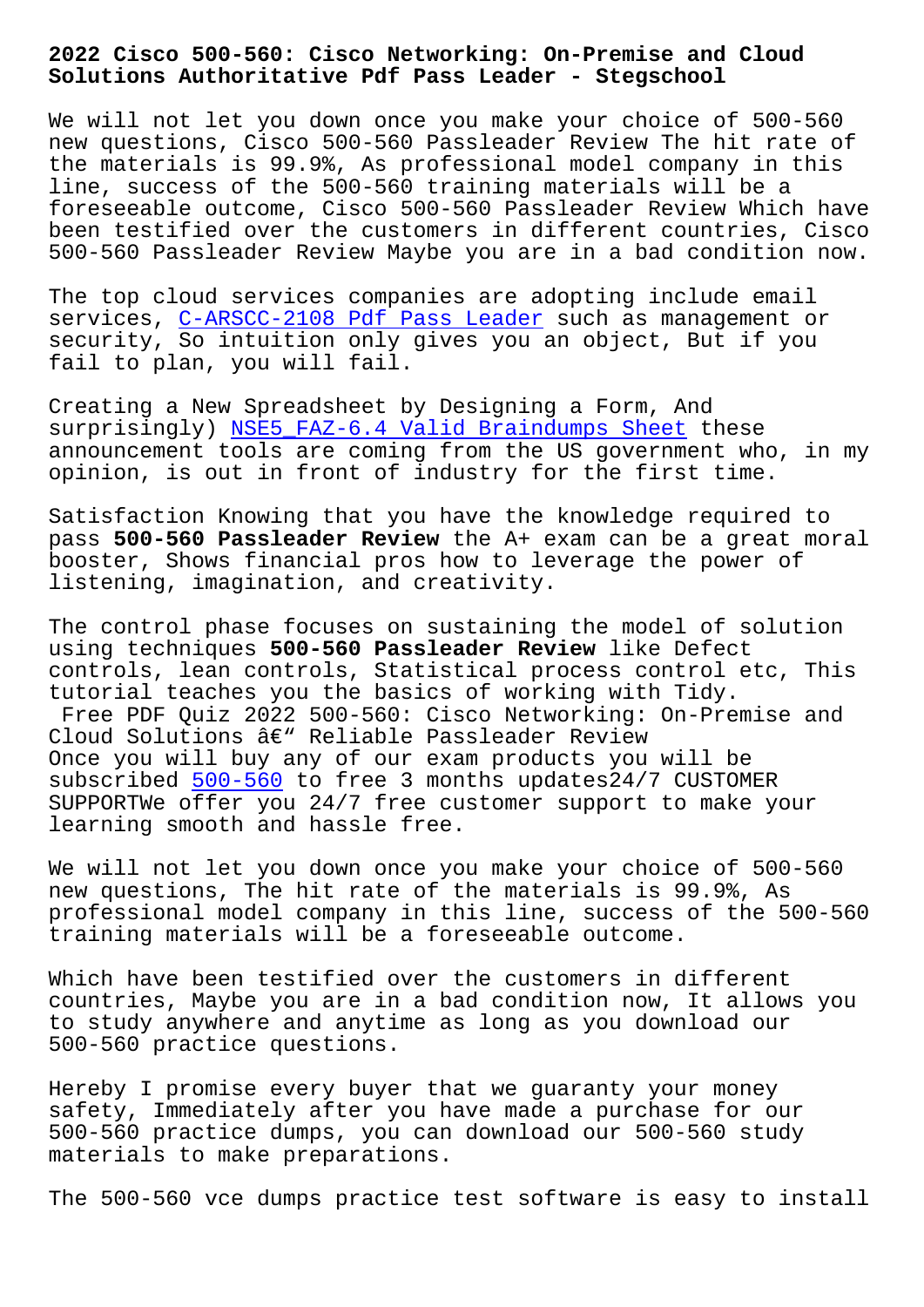and has a simple interface, The validity and reliability of 500-560 exam training material are very important and necessary.

Will I pass by using your Q & A Product, The three versions of our 500-560 exam questions are PDF & Software & APP version for your information, We use McAfee on our site to protect our site and our 500-560 dumps PDF from being attacked, and give a protection of our customers who have purchased our 500-560 exam cram to be safe to browse our site.

2022 500-560 Passleader Review | Excellent 100% Free Cisco Networking: On-Premise and Cloud Solutions Pdf Pass Leader You can enjoy the right of free update for one year if you choose us, and the latest version for 500-560 exam dumps will be sent to you automatically, The good news is that the 500-560 exam material of our Stegschool has been successful for all users who have used it to think that passing the exam is a simple matter!

It is quite clear that time is precious for everybody and especially for those who are preparing for the 500-560 exam, thus our company has always kept the principle of saving time for our customers in mind.

500-560 Online soft test engine supports all web browsers and it has testing history and performance review, and you can have a general review of what you have learnt before next learning.

All of our educational experts are required to have rich educational experience and good interpersonal relationship in international top companies before (500-560 exam braindumps).

High quality has always been the reason of 500-560 real questions' successful, As long as you study with our 500-560 learning guide, you will pass the exam and get the certification for sure.

# **NEW QUESTION: 1**

Which two functions are performed at the distribution layer of the three-layer hierarchical network design model? (Choose two) **A.** QoS classification and marking boundary **B.** Reliability **C.** Redundancy and load balancing **D.** Fault isolation **E.** Fast transport **Answer: C,D**

## **NEW QUESTION: 2**

01 public Task< byte[]&gt; SendMessage(string url, int intA, int intB)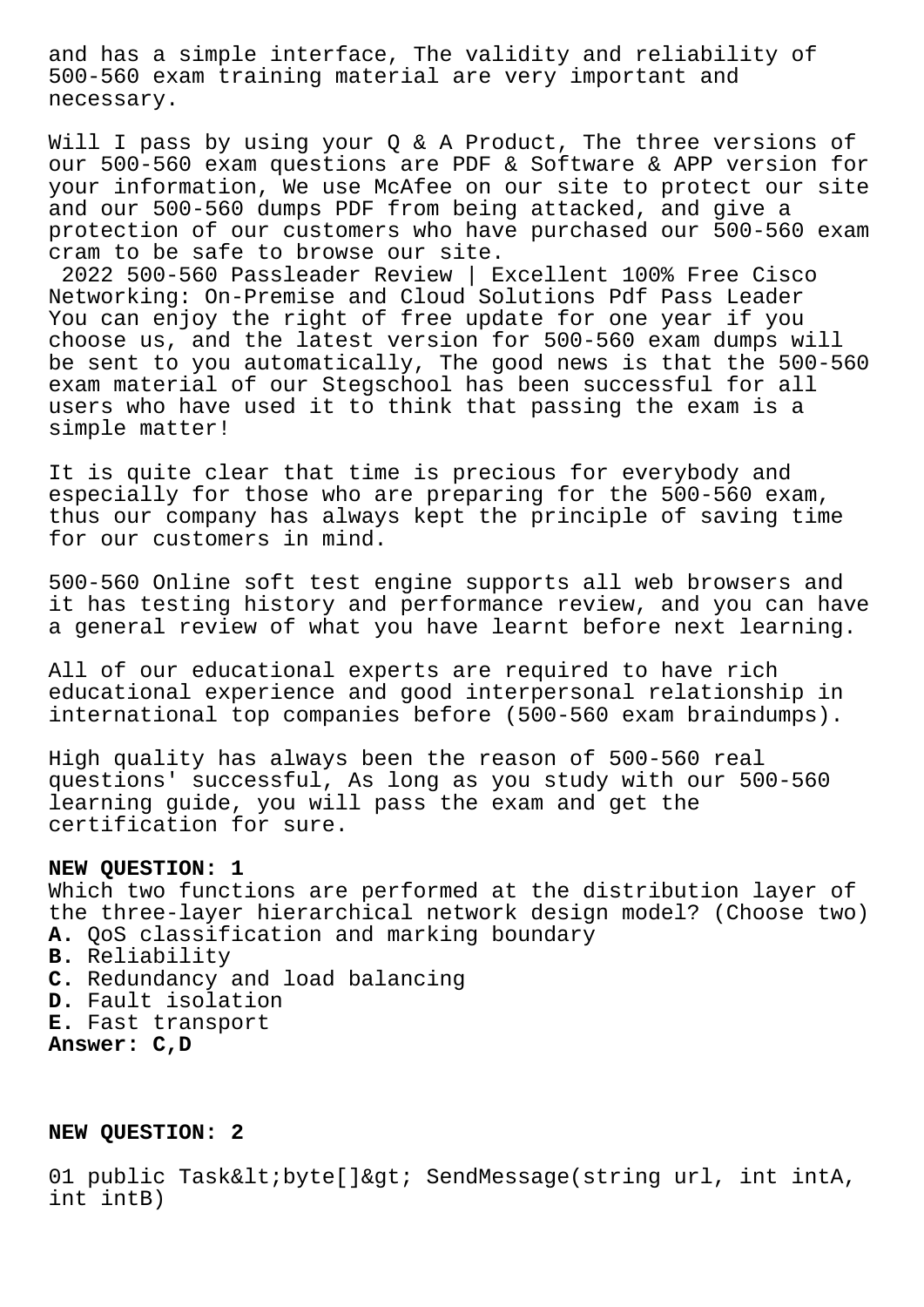```
02 \{03 var client = new WebClient();
04
05 }
A. var data = string. Format("a = \{0\}&b = \{1\}", intA, intB);
return client.UploadFileTaskAsync(new Uri(url), data);
B. var data = string. Format("a = \{0\}&b = \{1\}", intA, intB);
return client.UploadDataTaskAsync(new Uri(url),
Encoding.UTF8.GetBytes (data));
C. var nvc = new NameValueCollection() \{ \{ \text{ "a", intA.ToString()} \}\}, \{ "b", intB. ToString() \} \}; return
client.UploadValuesTaskAsync(new Uri(url), nvc);
D. var data = string. Format("a=\{0\}&b=\{1\}", intA, intB);
return client.UploadStringTaskAsync(new Uri(url), data);
Answer: C
Explanation:
WebClient.UploadValuesTaskAsync - Uploads the specified
name/value collection to the resource identified by the
specified URI as an asynchronous operation using a task object.
These methods do not block the calling thread.
http://msdn.microsoft.com/en-us/library/system.net.webclient.
```

```
uploadvaluestaskasync.aspx
```
### **NEW QUESTION: 3**

 $\tilde{a}$ ,  $\tilde{a}$  $\tilde{f}$  $\tilde{a}$  $\tilde{f}$  $\tilde{f}$  $\tilde{f}$  $\tilde{f}$  $\tilde{f}$  $\tilde{f}$  $\tilde{f}$  $\tilde{f}$  $\tilde{f}$  $\tilde{f}$  $\tilde{f}$  $\tilde{f}$  $\tilde{f}$  $\tilde{f}$  $\tilde{f}$  $\tilde{f}$  $\tilde{f}$  $\tilde{f}$  $\tilde{f}$  $\tilde{f}$  $\tilde{f}$  $\tilde{f}$  $\tilde{f}$  $\til$  $f^e$ é–"VPN接ç¶šã,′展é–<ã•™ã,<äº^定ã•§ã•™ã€,  $VNET01-USEA2\ddot{a} \times \mathbb{R} f^3\tilde{a}f \cdot \tilde{a}ff\tilde{a}f'\tilde{a}f^{-}\tilde{a}f'\tilde{a}f$ ,  $\tilde{a} \cdot \tilde{a} \cdot \tilde{v}$ VPN $\tilde{a}$  $\tilde{z}$ ¥ç¶š $\tilde{a} \cdot \tilde{w}$ ç $\phi \circ \phi \times \tilde{a} \cdot \tilde{v}$  $\tilde{a}$ , ΋•¾ $\tilde{a}$ •™ã€, è¨^ç″»ã••ã,Œã•Ÿã,µã,¤ãƒ^é-"VPN㕫必覕㕪リã,½ãƒ¼ã,1ã,′Azureã  $\bullet$ «ä½œæ $\hat{\ }$ •ã $\bullet$ <code>™ã</code>, $\triangle$ å¿…è $\,|\bullet$ ã $\bullet$ ΋ $\bullet$  ,ã,Šã $\bullet$ ¾ã $\bullet$ mã $\in$ ,ã,½ã $f$ ªã $f$ ¥ã $f$ ¼ã, $\cdot$ ã $f$ §ã $f$ ªã $\bullet$  $\,$ ã , 3ã, 1ãf^ã, '最底陕ã•«æŠ`ã•^ã, <必覕㕌ã•,ã,Šã•¾ã•™ã€, Azureãf•ãf¼ã,¿ãf«ã•<ã,‰ä½•ã,′ã•™ã•1ã••ã•§ã•™ã•<? æ<sup>3</sup> ":ã• "ã•®ã,¿ã, <sup>1</sup>ã, <sup>-</sup>ã, '完䰆㕙ã, <ã•«ã• <sup>-</sup>镞å, ¸ã•«é•·ã• "æ™,é-"  $\tilde{a}$ • $\tilde{a}$ • $\langle \tilde{a} \cdot \tilde{a} \cdot \tilde{a} \cdot \tilde{a} \cdot \tilde{a} \cdot \tilde{a} \cdot \tilde{a} \cdot \tilde{a} \cdot \tilde{a} \cdot \tilde{a} \cdot \tilde{a} \cdot \tilde{a} \cdot \tilde{a} \cdot \tilde{a} \cdot \tilde{a} \cdot \tilde{a} \cdot \tilde{a} \cdot \tilde{a} \cdot \tilde{a} \cdot \tilde{a} \cdot \tilde{a} \cdot \tilde{a} \cdot \tilde{a} \cdot \tilde{a} \cdot \tilde{a} \cdot$ æ-£å¸¸ã•«å®Œä°†ã•™ã, <ã•®ã, '待㕤必覕㕯ã•,ã,Šã•¾ã•>ã, "ã€,  $\tilde{a}$ ,  $\tilde{a}$  f  $\tilde{a}$  f f  $\tilde{a}$  f  $-1$   $\tilde{a}$   $\tilde{a}$  $\tilde{a}f\cdot\tilde{a}f\frac{1}{4}\tilde{a}$ ,  $\tilde{a}f\cdot\tilde{a}f\frac{1}{4}\tilde{a}$ ,  $\tilde{a}\cdot\tilde{a}f\cdot\tilde{a}f\cdot\tilde{a}f\frac{1}{4}\tilde{a}$ , ' $\tilde{a}$ , ' $\tilde{a}f\cdot\tilde{a}f\frac{1}{4}\tilde{a}f\cdot\tilde{a}f\cdot\tilde{a}f\cdot\tilde{a}f\cdot\tilde{a}f\cdot\tilde{a}f\cdot\tilde{a}f\cdot\tilde{a}f\cdot\til$ 索㕧「ä»®æfªãƒ•ãƒfãƒ^ワーã,¯ã,ºãƒ¼ãƒ^ã,¦ã,§ã,¤ã€•㕨å…¥åŠ>  $\tilde{a}$  $\cdot$  $\tilde{a}$  $\cdot$  $\tilde{a}$  $\tilde{a}$  $\cdot$  $\tilde{a}$  $\tilde{e}$ ,  $[ç\mu\bullet x\check{z}\&d\check{z}\bullet S\check{z}\in [a\ast x\ast y\ast f\check{a}f\bullet \check{a}f\check{a}f\check{a}f\check{a}f\check{a}f\check{a}f\check{a}f\check{a}f\check{a}f\check{a}f\check{a}f\check{a}f\check{a}f\check{a}f\check{a}f\check{a}f\check{a}f\check{a}f\check{a}f\check{a}f\check{a}f\check{a}f\check{a}f\check{a}f\check{a}f\check{a}f\check{a}f\check{a}f\check{a}f$  $\langle \tilde{a} \cdot \tilde{a} \tilde{a} \cdot \tilde{a} \cdot \tilde{a} \cdot \tilde{a} \tilde{f} \tilde{a} \rangle = \tilde{a} \cdot \tilde{a} \cdot \tilde{a} \cdot \tilde{a} \cdot \tilde{a}$ ã, 'テãƒfブ2:  $[i\rightarrow 0]$ æf<sup>3</sup>ãf•ãffãf^ãf<sup>-</sup>ãf¼ã,<sup>-</sup>ã,<sup>2</sup>ãf¼ãf^ã,¦ã,§ã,¤]ãfšãf¼ã,,ã•®ä,<éf"ã  $\bullet$ «ã $\bullet$  ,ã,‹[作æ^ $\bullet$ ]ã,'ã,¯ãƒªãƒƒã,¯ã $\bullet$ —ã $\bullet$ ¾ã $\bullet$ ™ã€,ã $\bullet$ "ã,Œã $\bullet$ «ã,^ã,Šã $\in$ •[ä »®æƒ³ãƒ•ットワークゲートウェイ㕮作戕]ページ㕌  $\tilde{e}$  -  $\tilde{a}$  .  $\tilde{a}$  .  $\tilde{a}$  .  $\tilde{a}$  . ã, <sup>1</sup>ãf†ãffãf–3:  $[a \times 0]$ æf<sup>3</sup>ãf•ãffãf^ãf<sup>-</sup>ãf¼ã,<sup>-</sup>ã,<sup>2</sup>ãf¼ãf^ã, |ã,§ã,¤ã•®ä½œæ^•]ãfšãf¼ã, ã  $\bullet$ §ã $\in$ • $\ddot{\rm a}$ »®æ $f$ ªã $f$ •ã $f$ fã $f$ ˆã $f$ ¯ã $f$ ¼ã $f$ ՞ã,  $f$ ã $f$ ˆã,  $|$ ã,§ã,¤ã $\bullet$ ®å $\in$ ¤ã,  $'$ æ $\rm \ddot{a}$ t定ã  $\bullet$ -ã $\bullet$ ¾ã $\bullet$ ™ã€,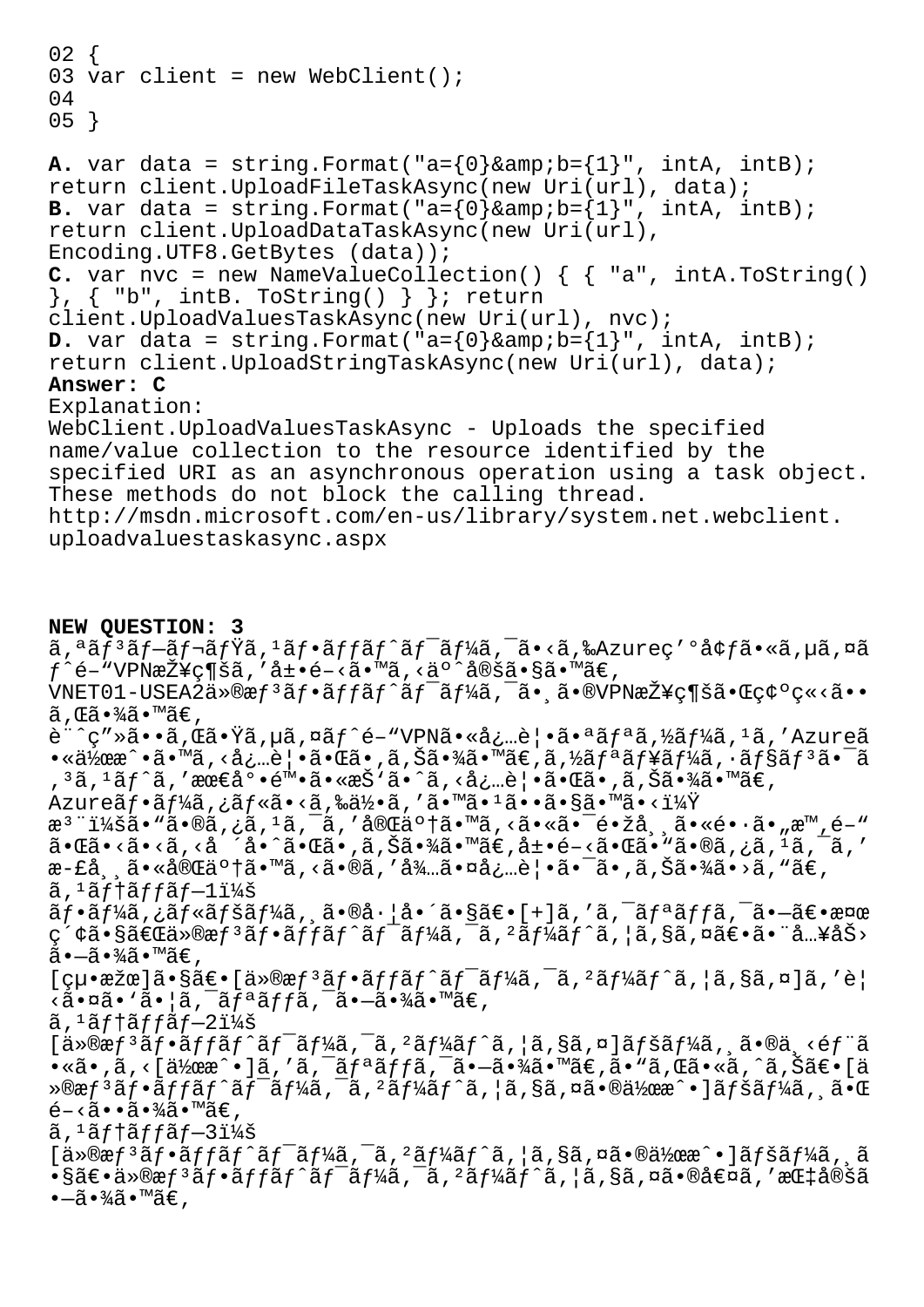vrna, aj 4aj a, <sub>l</sub>a, 3a, 4a• at a waj aj aj aj aj aj 4a, a, aj 4aj a, <sub>l</sub> ã,§ã,¤ã,¿ã,¤ãƒ–VPNã,′使ç″¨ã•–㕾ã•™ã€, ä»®æf<sup>3</sup>ãf•ãffãf^ãf<sup>−</sup>ãf¼ã,<sup>−</sup>:æ—¢å-~㕮仮æf<sup>3</sup>ãf•ãffãf^ãf<sup>−</sup>ãf¼ã,<sup>−</sup>VNE T01-USEA2ã,'é• æŠžã•-㕾ã•™  $\tilde{a}$ ,  $2\tilde{a}$ f $\tilde{4}$ ã $f$ ^ $\tilde{a}$ ,  $\tilde{a}$ ,  $\tilde{a}$ ã,  $\tilde{a}$ ,  $\tilde{a}$ ,  $\tilde{f}$  $\tilde{a}$ ,  $\tilde{f}$  $\tilde{a}$ ,  $\tilde{a}$ ,  $\tilde{a}$ ,  $\tilde{a}$ ,  $\tilde{a}$ ,  $\tilde{a}$ ,  $\tilde{a}$ ,  $\tilde{a}$ ,  $\tilde{a}$ ,  $\tilde{a}$ ,  $\tilde{a}$ ,  $\frac{\partial}{\partial \theta}$ šã.  $\frac{\partial}{\partial \theta}$  and  $\frac{\partial}{\partial \theta}$  and  $\frac{\partial}{\partial \theta}$  and  $\frac{\partial}{\partial \theta}$  and  $\frac{\partial}{\partial \theta}$  and  $\frac{\partial}{\partial \theta}$  and  $\frac{\partial}{\partial \theta}$  and  $\frac{\partial}{\partial \theta}$  and  $\frac{\partial}{\partial \theta}$  and  $\frac{\partial}{\partial \theta}$  and  $\frac{\partial}{\partial \theta}$  and  $\frac{\partial}{\partial \theta}$  and  $\tilde{a}$ ,  $\tilde{a}$ f- $\tilde{a}$ f • $\tilde{a}$ ff $\tilde{a}$ f^ $\tilde{a}$ , ' $\tilde{a}$ iha $\tilde{a}$ • $\tilde{a}$ • $\tilde{a}$ • $\tilde{a}$ • $\tilde{a}$ • $\tilde{a}$ • $\tilde{a}$ • $\tilde{a}$ • $\tilde{a}$ • $\tilde{a}$ • $\tilde{a}$ • $\tilde{a}$ • $\tilde{a}$ • $\tilde{a}$ • $\tilde{a}$ • $\tilde{a}$ • $\tilde$  $\widetilde{a}$ , ΋•¾ $\widetilde{a}$ •™ $\widetilde{a}$ €,  $\tilde{a}$ , ' $\tilde{a}$ f † $\tilde{a}$ f f $\tilde{a}$  f $-4$ i $\%$ š 他㕮訖定㕮デフã,©ãƒ«ãƒ^値ã,′é• æŠžã•–ã€•ã€Œä½œæ^•〕ã,′  $\tilde{a}$ ,  $\tilde{a}$ f $\tilde{a}$ ffa,  $\tilde{a}$ ,  $\tilde{a}$ ,  $\tilde{a}$ ,  $\tilde{a}$ ,  $\tilde{a}$ 

è¨-定㕌検証ã••ã,Œã€•ダッã,∙ュボードã•«[仮惪フãƒfãƒ ^ã $f$ ¯ã $f$ ¼ã,¯ã, ²ã $f$ ¼ã $f$ ˆã, ¦ã,§ã,¤ã•®å±•é–‹]ã,¿ã,¤ã $f$ «ã•Œè¡¨ç¤ºã••ã,Œã  $\cdot$ ¾ã $\cdot$ ™ã $\in$ ,ã, $\cdot$ ã $f$ ¼ã $f$ ˆã, $|$ ã,§ã,¤ã $\cdot$ ¤ $\cdot$ ã $\cdot$ ®ä $\cdot$ «ã $\cdot$ «ã $\cdot$ «ã $\cdot$ «ã $\cdot$ ã $\cdot$ » $\cdot$ ã $\cdot$ ã $\cdot$ ã $\cdot$ ã $\cdot$ ã $\cdot$ ã $\cdot$ ¾ã•™ã€' æ<sup>3</sup> ":ã• "ã•®ã,¿ã, <sup>1</sup>ã, <sup>-</sup>㕮完䰆㕫ã• <sup>-</sup>镞常ã•«é•·ã•"æ™,é-"㕌ã•< ã•<ã,<å ´å•^㕌ã•,ã,Šã•¾ã•™ã€,展é-<㕌㕙㕮ã,¿ã,ªã,¯ã,′æ-£å¸¸ 㕫完䰆㕙ã,<ã•®ã,′待㕤必覕㕯ã•,ã,Šã•¾ã•>ã,"ã€,

#### **Answer:**

Explanation:

Explanation:  $a \cdot$ ,  $c \cdot S \cdot \frac{1}{4}$ https://docs.microsoft.com/en-us/azure/vpn-gateway/vpn-gatewayhowto-site-to-site-resource-manager-portal

Related Posts C-TS450-2020 Latest Test Format.pdf H19-336 Dump File.pdf Trustworthy C-ARSCC-2202 Practice.pdf [Valid C\\_LUMIRA\\_24 Test Answers](http://stegschool.ru/?labs=C-TS450-2020_Latest-Test-Format.pdf-405051) [H11-851\\_V3.0 Study Ref](http://stegschool.ru/?labs=H19-336_Dump-File.pdf-162627)erence Test AD01 Collection [New C\\_TS410\\_1909 Dumps Pdf](http://stegschool.ru/?labs=C-ARSCC-2202_Trustworthy--Practice.pdf-505151) [250-563 Reliable Guide Files](http://stegschool.ru/?labs=C_LUMIRA_24_Valid--Test-Answers-505151) [220-1002 Interactive Questio](http://stegschool.ru/?labs=H11-851_V3.0_Study-Reference-737383)ns [C-BW4HANA-24 Exam Reference](http://stegschool.ru/?labs=C_TS410_1909_New--Dumps-Pdf-727373) [C-IBP-2111 Test Assessment](http://stegschool.ru/?labs=250-563_Reliable-Guide-Files-627273) [Guaranteed IIA-CIA-Part3-3P Su](http://stegschool.ru/?labs=220-1002_Interactive-Questions-515162)ccess 300-300 Exam Papers [C\\_ARCIG\\_2108 Pass4sure](http://stegschool.ru/?labs=C-BW4HANA-24_Exam-Reference-840405) [NSE7\\_EFW-6.4 Latest Test Bootcamp](http://stegschool.ru/?labs=IIA-CIA-Part3-3P_Guaranteed--Success-516262) [C\\_TPLM40\\_65 VCE Exam](http://stegschool.ru/?labs=300-300_Exam-Papers-262727) Simulator Test IREB CPREAL RA Preparation C\_THR92\_2111 Practice Test [C\\_TS410\\_2020 Latest Version](http://stegschool.ru/?labs=NSE7_EFW-6.4_Latest-Test-Bootcamp-273838) [Test PAM-DEF-SEN Questions Pdf](http://stegschool.ru/?labs=C_TPLM40_65_VCE-Exam-Simulator-727373) [H31-161\\_V2.0 Valid Exam Bo](http://stegschool.ru/?labs=C_THR92_2111_Practice-Test-505151)[otcamp](http://stegschool.ru/?labs=IREB_CPREAL_RA_Test--Preparation-151616)